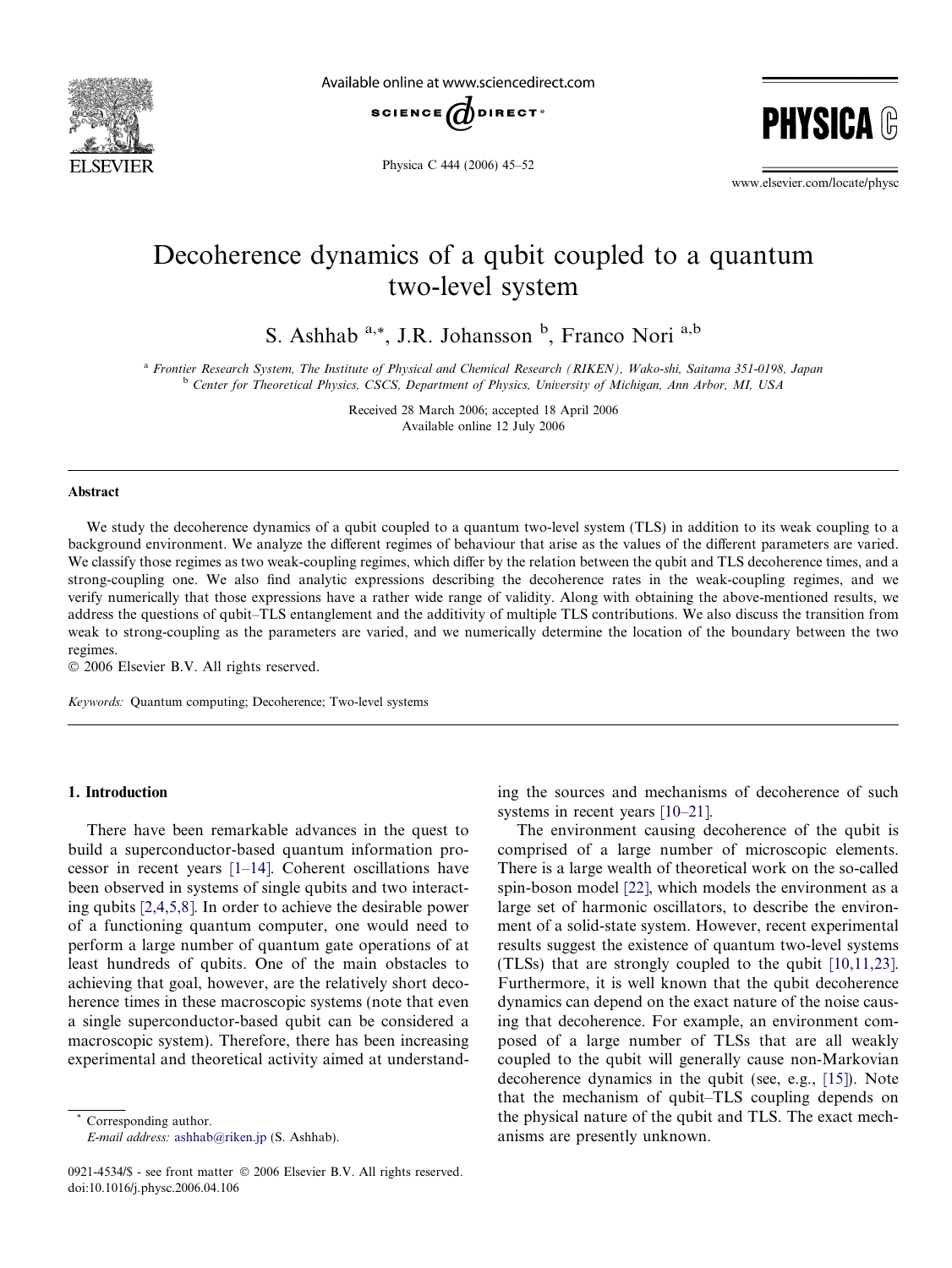<span id="page-1-0"></span>The effect on the qubit of an environment consisting of weakly coupled TLSs with short decoherence times is rather well understood. As was presented in Ref. [\[18\]](#page-7-0), one takes the correlation functions of the TLS dynamics in the frequency domain, multiplies each one with a factor describing the qubit–TLS coupling strength, and adds up the contributions of all the TLSs to obtain the effective noise that is felt by the qubit. We shall refer to that approach as the traditional weak-coupling approximation. In this paper, we shall study the more general case where no a priori assumptions are made about the TLS parameters. We shall identify the criteria under which the traditional weak-coupling approximation is valid. We shall also derive more general expressions that have a wider range of validity, as will be discussed below. Furthermore, we study the criteria under which our weak-coupling results break down, and the TLS cannot be easily factored out of the problem. It is worth noting here that we shall not attempt to theoretically reproduce the results of a given experiment. Although we find potentially measurable deviations from the predictions of previous work, we are mainly interested in answering some questions related to the currently incomplete understanding of the effects of a TLS, or environment of TLSs, on the qubit decoherence dynamics.

Since we shall consider in some detail the case of a weakly coupled TLS, and we shall use numerical calculations as part of our analysis, one may ask why we do not simulate the decoherence dynamics of a qubit coupled to a large number of such TLSs. Alternatively, one may ask why we separate one particular TLS from the rest of the environment. Focussing on one TLS has the advantage that we can obtain analytic results describing the contribution of that TLS to the qubit decoherence. That analysis can be more helpful in building an intuitive understanding of the effects of an environment composed of a large number of TLSs than a more sophisticated simulation of an environment composed of, say, twenty TLSs. The main purpose of using the numerical simulations in this work is to study the conditions of validity of our analytically obtained results.

The present paper is organized as follows: in Section 2 we introduce the model system and the Hamiltonian that describes it. In Section [3](#page-2-0) we describe the theoretical approach that we shall use in our analysis. In Section [4](#page-2-0) we use a perturbative calculation to derive analytic expressions for the relaxation and dephasing rates of the qubit in the weak-coupling regime and compare them with those of the traditional weak-coupling approximation. In Section [5](#page-3-0) we numerically analyze the qubit decoherence dynamics in the different possible regimes. We also address a number of questions related to the intuitive understanding of the problem, including those of qubit–TLS entanglement and the case of two TLSs. In Section [6](#page-6-0) we discuss the question of the boundary between the weak and strong-coupling regimes, and we perform numerical calculations to determine the location of that boundary. We finally conclude our discussion in Section [7.](#page-6-0)

# 2. Model system

We consider a qubit that is coupled to a quantum TLS. We take the qubit and the TLS to be coupled to their own (uncorrelated) environments that would cause decoherence even if the qubit and TLS are not coupled to each other. We shall be interested in the corrections to the qubit decoherence dynamics induced by the TLS. The Hamiltonian of the system is given by

$$
\widehat{H} = \widehat{H}_{\mathfrak{q}} + \widehat{H}_{\text{TLS}} + \widehat{H}_{\mathfrak{l}} + \widehat{H}_{\text{Env}},\tag{1}
$$

where  $\widehat{H}_{\text{q}}$  and  $\widehat{H}_{\text{TLS}}$  are the qubit and TLS Hamiltonians, respectively,  $\hat{H}_{I}$  describes the coupling between the qubit and the TLS, and  $\hat{H}_{Env}$  describes all the degrees of freedom in the environment and their coupling to the qubit and the TLS. The qubit Hamiltonian is given by

$$
\widehat{H}_{\mathbf{q}} = -\frac{\Delta_{\mathbf{q}}}{2} \widehat{\sigma}_{\mathbf{x}}^{(\mathbf{q})} - \frac{\epsilon_{\mathbf{q}}}{2} \widehat{\sigma}_{\mathbf{z}}^{(\mathbf{q})},\tag{2}
$$

where  $\Delta_{q}$  and  $\epsilon_{q}$  are the adjustable control parameters of the qubit, and  $\hat{\sigma}_{\alpha}^{(q)}$  are the Pauli spin matrices of the qubit. For example, for the charge qubit in Ref. [\[2\],](#page-7-0)  $\Delta_q$  and  $\epsilon_q$  are the energy scales associated with tunnelling and charging, respectively. Similarly, the TLS Hamiltonian is given by

$$
\hat{H}_{\text{TLS}} = -\frac{\Delta_{\text{TLS}}}{2} \hat{\sigma}_{x}^{(\text{TLS})} - \frac{\epsilon_{\text{TLS}}}{2} \hat{\sigma}_{z}^{(\text{TLS})}.
$$
\n(3)

The energy splitting between the two quantum states of each system, in the absence of coupling between them, is then given by

$$
E_{\alpha} = \sqrt{\varDelta_{\alpha}^2 + \epsilon_{\alpha}^2},\tag{4}
$$

where the index  $\alpha$  refers to either qubit or TLS. For future purposes, let us also define the angles  $\theta_{\alpha}$  by the criterion

$$
\tan \theta_{\alpha} \equiv \frac{\varDelta_{\alpha}}{\epsilon_{\alpha}}.\tag{5}
$$

We take the interaction Hamiltonian between the qubit and the TLS to be of the form:

$$
\widehat{H}_{\mathrm{I}} = -\frac{\lambda}{2} \hat{\sigma}_{z}^{(\mathrm{q})} \otimes \hat{\sigma}_{z}^{(\mathrm{TLS})},\tag{6}
$$

where  $\lambda$  is the coupling strength between the qubit and the TLS. Note that the minus sign in  $H<sub>I</sub>$  is simply a matter of convention, since  $\lambda$  can be either positive or negative. It is worth mentioning here that the applicability of this form of interaction is not as limited as it might appear at first sight. Any interaction Hamiltonian that is a product of a qubit observable (i.e. any Hermitian  $2 \times 2$  matrix) and a TLS observable can be recast in the above form with a simple basis transformation.

We assume that all the terms in  $\hat{H}_{Env}$  are small enough that its effect on the dynamics of the qubit  $+$  TLS system can be treated within the framework of the Markovian Bloch–Redfield master equation approach. It is well known that the effect of certain types of environments cannot be described using that approach, e.g. those containing 1/f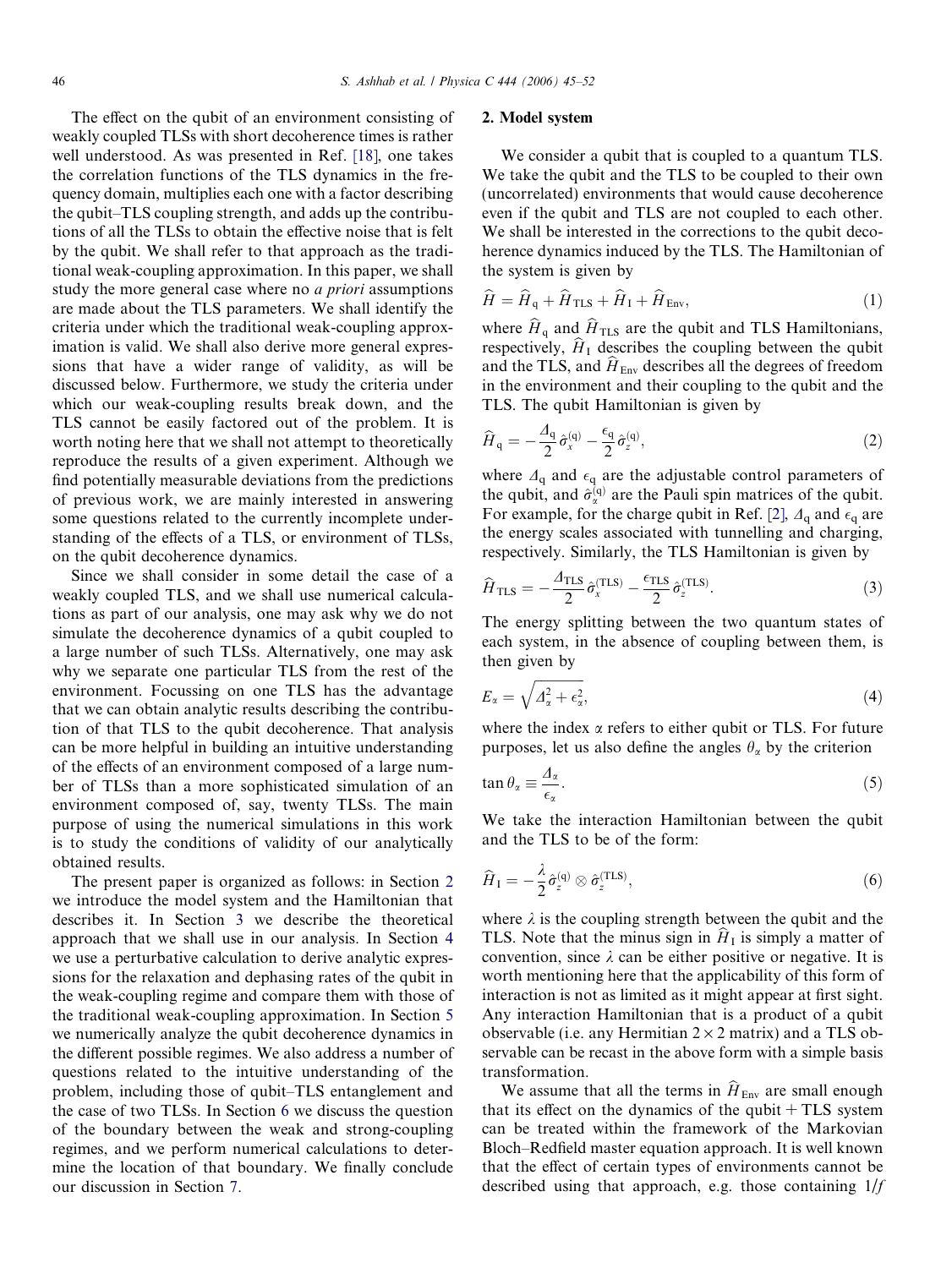<span id="page-2-0"></span>low-frequency noise. However, there remain a number of unanswered questions about the problem of a qubit experiencing  $1/f$  noise. For example, it was shown in Ref. [\[16\]](#page-7-0) that the decoherence dynamics can depend on the specific physical model used to describe the environment. Therefore, treating that case would make it more difficult to extract results that are directly related to the phenomenon we are studying, namely the effect of a single quantum TLS on the qubit decoherence dynamics. We therefore do not consider that case.

Depending on the physical nature of the system, the coupling of the qubit and the TLS to their environments is described by specific qubit and TLS operators. In principle one must use those particular operators in analyzing the problem at hand. However, since we shall present our results in terms of the background decoherence rates, which are defined as the relaxation and dephasing rates in the absence of qubit–TLS coupling, the choice of system-environment interaction operators should not affect any of our results. In fact, in our numerical calculations below we have used a number of different possibilities and verified that the results remain unchanged, provided that the background decoherence rates are kept constant. Furthermore, the background-noise power spectrum affects the results only through the background decoherence rates. Note that we shall not discuss explicitly the temperature dependence of the background decoherence rates. It should be kept in mind, however, that the background dephasing rates generally have a strong temperature dependence in current experiments on superconducting qubits.

It is worth noting that, since we are considering a quantum-mechanical TLS, the model and the intermediate algebra that we use are essentially identical to those used in some previous work studying two coupled qubits [\[24–26\].](#page-7-0) However, as opposed to being a second qubit, a TLS is an uncontrollable and inaccessible part of the system. Therefore, in interpreting the results, we only consider quantities related to the qubit dynamics.

# 3. Theoretical analysis: master equation

As mentioned above, we take one particular element of the environment, namely the TLS, and do not make any a priori assumptions about its decoherence times or the strength of its coupling to the qubit. We assume that the coupling of the qubit to its own environment and that of the TLS to its own environment are weak enough that a Markovian master equation approach provides a good description of the dynamics. The combined qubit  $+$  TLS system has four quantum states. The quantity that we consider is therefore the  $4 \times 4$  density matrix describing that combined system. We follow the standard procedure to write the Bloch-Redfield master equation as (see e.g. Ref. [\[27\]\)](#page-7-0):

$$
\dot{\rho}_{ab} = -i\omega_{ab}\rho_{ab} + \sum_{cd} R_{abcd}\rho_{cd},\tag{7}
$$

where the dummy indices  $a, b, c$  and  $d$  run over the four quantum states,  $\omega_{ab} \equiv (E_a - E_b)/\hbar$ ,  $E_i$  is the energy of the quantum state labelled by i, and the coefficients  $R_{abcd}$  are given by

$$
R_{abcd} = -\int_0^\infty dt \sum_{\alpha=q,\text{TLS}} \left\{ g_\alpha(t) \left[ \delta_{bd} \sum_n \langle a | \hat{\sigma}_z^{(\alpha)} | n \rangle \langle n | \hat{\sigma}_z^{(\alpha)} | c \rangle e^{i\omega_{cn} t} \right] \right. \\ \left. + \langle a | \hat{\sigma}_z^{(\alpha)} | c \rangle \langle d | \hat{\sigma}_z^{(\alpha)} | b \rangle e^{i\omega_{ca} t} \right] \\ \left. + g_\alpha(-t) \left[ \delta_{ac} \sum_n \langle d | \hat{\sigma}_z^{(\alpha)} | n \rangle \langle n | \hat{\sigma}_z^{(\alpha)} | b \rangle e^{i\omega_{nd} t} \right. \right. \\ \left. + \langle a | \hat{\sigma}_z^{(\alpha)} | c \rangle \langle d | \hat{\sigma}_z^{(\alpha)} | b \rangle e^{i\omega_{bd} t} \right] \right\} \tag{8}
$$

$$
g_{\alpha}(t) = \int_{-\infty}^{\infty} d\omega S_{\alpha}(\omega) e^{-i\omega t}, \qquad (9)
$$

where  $S_\alpha(\omega)$  is the background-noise power spectrum. In calculating  $R_{abcd}$  we neglect the imaginary parts, which renormalize the energy splittings of the qubit and TLS, and we assume that those corrections are already taken into account in our initial Hamiltonian. We do not use any secular approximation to simplify the tensor  $R_{abcd}$  any further. One of the main reasons for avoiding the secular approximation is that we shall consider cases where the coupling strength between the qubit and the TLS is very small, which results in almost degenerate quantum states, a situation that cannot be treated using, for example, the form of the secular approximation given in Ref. [\[27\].](#page-7-0)

Once we solve Eq. (7) and find the dynamics of the combined system, we can trace out the TLS degree of freedom to find the dynamics of the reduced  $2 \times 2$  density matrix describing the qubit alone. From that dynamics we can infer the effect of the TLS on the qubit decoherence and, whenever the decay can be fit well by exponential functions, extract the qubit dephasing and relaxation rates.

#### 4. Analytic results for the weak-coupling limit

We first consider a case that can be treated analytically, namely that of a strongly dissipative weakly coupled TLS. That is exactly the case where the traditional weak-coupling approximation is expected to work. Here, we perform a perturbative calculation on Eq. (7) where the coupling strength  $\lambda$  is treated as a small parameter in comparison with the decoherence times in the problem. We shall discuss the differences between the predictions of the two approaches in this section, and we shall show in Section [5](#page-3-0) that our results have a wider range of validity than the traditional weak-coupling approximation.

In the first calculation of this section, we consider the zero-temperature case. If we take the limit  $\lambda \rightarrow 0$  and look for exponentially decaying solutions of Eq. (7) with rates that approach the unperturbed relaxation and dephasing rates  $\Gamma_1^{(q)}$  and  $\Gamma_2^{(q)}$ , we find the following approximate expressions for the leading-order corrections: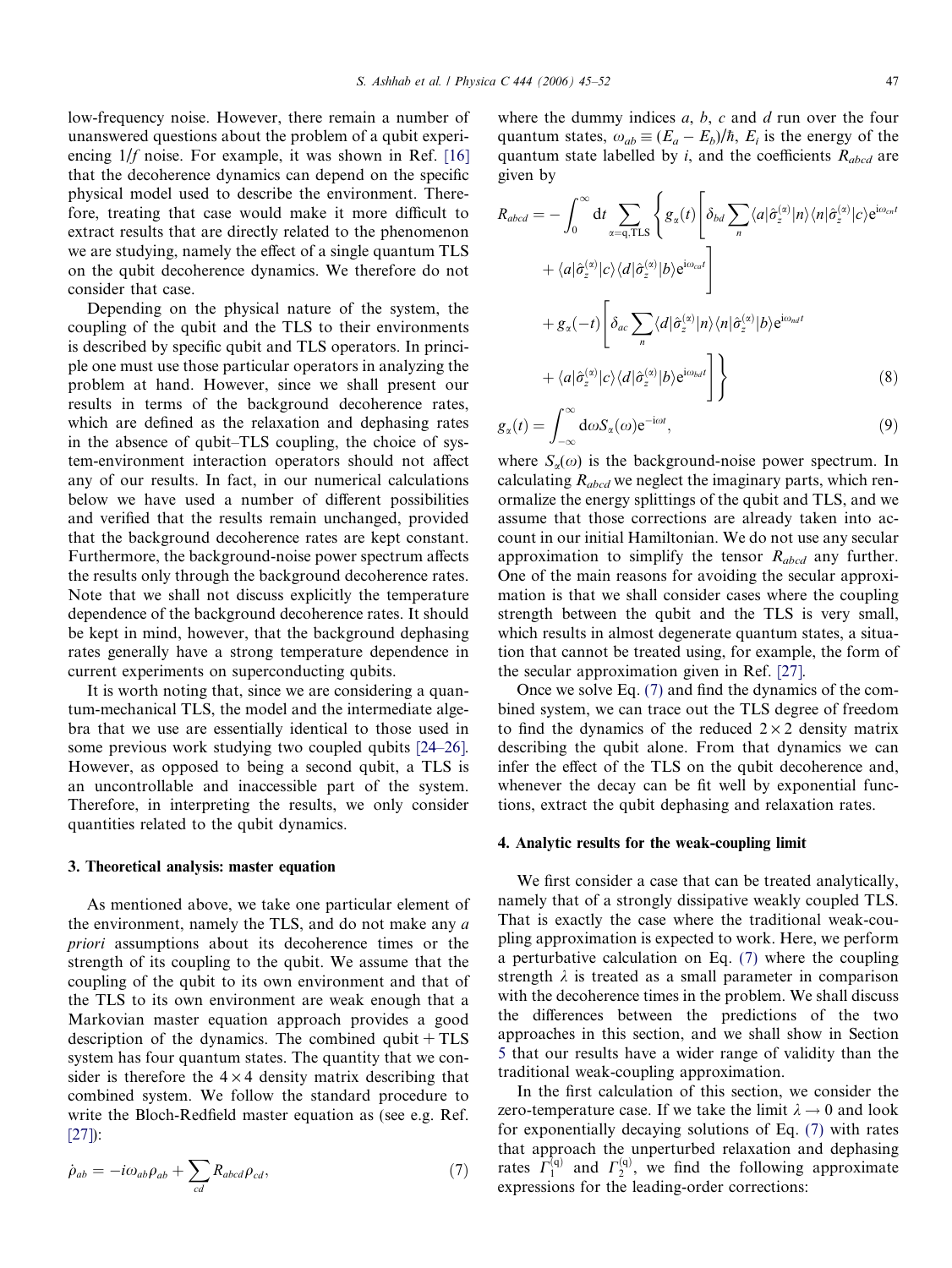<span id="page-3-0"></span>
$$
\delta\Gamma_{1}^{(q)} \approx \frac{1}{2}\lambda^{2}\sin^{2}\theta_{q}\sin^{2}\theta_{\text{TLS}}\frac{r_{2}^{(\text{TLS})}+r_{2}^{(q)}-r_{1}^{(q)}}{(r_{2}^{(\text{TLS})}+r_{2}^{(q)}-r_{1}^{(q)})^{2}+(E_{q}-E_{\text{TLS}})^{2}}
$$

$$
\delta\Gamma_{2}^{(q)} \approx \frac{1}{4}\lambda^{2}\sin^{2}\theta_{q}\sin^{2}\theta_{\text{TLS}}\frac{r_{2}^{(\text{TLS})}-r_{2}^{(q)}}{(r_{2}^{(\text{TLS})}-r_{2}^{(q)})^{2}+(E_{q}-E_{\text{TLS}})^{2}},\tag{10}
$$

which are expected to apply very well when  $\Gamma_2^{(TLS)} + \Gamma_2^{(q)} \gg$  $\Gamma_1^{(q)}$ . The above expressions can be compared with those given in Ref. [\[18\]:](#page-7-0)

$$
\delta\Gamma_1^{(q)} \approx \frac{1}{2}\lambda^2 \sin^2\theta_q \sin^2\theta_{\text{TLS}} \frac{r_2^{(\text{TLS})}}{r_2^{(\text{TLS})^2} + (\varepsilon_q - \varepsilon_{\text{TLS}})^2}
$$
  

$$
\delta\Gamma_2^{(q)} \approx \frac{1}{2}\delta\Gamma_1 + \frac{\lambda^2 \cos^2\theta_q \cos^2\theta_{\text{TLS}}}{r_1^{(\text{TLS})}} \operatorname{sech}^2\left(\frac{\varepsilon_{\text{TLS}}}{2k_{\text{B}}r}\right).
$$
 (11)

The two approaches agree in the limit where they are both expected to apply very well, namely when the decoherence times of the TLS are much shorter than those of the qubit [note that we are taking  $T = 0$  in Eq. (10)]. Our results can therefore be considered a generalization of those of the traditional weak-coupling approximation. We shall discuss the range of validity of our results in Section [5.3.1](#page-5-0).

We now turn to the finite temperature case. In addition to treating  $\lambda$  as a small parameter, one can also perform a perturbative calculation to obtain the temperature dependence of the decoherence rates in the low temperature limit. In the general case where the qubit and TLS energy splittings are different and no assumption is made about the relation between qubit and TLS decoherence rates, the algebra is rather complicated, and the resulting expressions contain a large number of terms. Therefore we only present the results in the case where  $E<sub>q</sub> = E<sub>TLS</sub> \equiv E$ , which is the case that we shall focus on in Section 5. In that case we find the additional corrections to the relaxation and dephasing rates to be given by

$$
\delta \Gamma_{1,T}^{(q)} = 0
$$
  
\n
$$
\delta \Gamma_{2,T}^{(q)} = \lambda^2 e^{-E/k_B T} \left( \frac{4 \cos^2 \theta_q \cos^2 \theta_{\text{TLS}}}{\Gamma_1^{(\text{TLS})}} \right)
$$
  
\n
$$
- \frac{\sin^2 \theta_q \sin^2 \theta_{\text{TLS}} \Gamma_1^{(q)}}{\left( \Gamma_2^{(\text{TLS})} - \Gamma_2^{(q)} \right) \left( \Gamma_2^{(\text{TLS})} - \Gamma_2^{(q)} + \Gamma_1^{(q)} \right)} \right).
$$
\n(12)

Note that the first term inside the parentheses agrees with the expression given in Eq. (11) for the TLS contribution to the dephasing rate. If the decoherence times of the TLS are much shorter than those of the qubit, the second term is negligible. A similar situation occurs when  $E_q \neq E_{TLS}$ , i.e., all the terms can be neglected except for the one given in Eq. (11).

#### 5. Numerical solution of the master equation

We now turn to the task of numerically analyzing the effect of the TLS on the qubit with various choices of parameters. We analyze any given case by first solving Eq. [\(7\)](#page-2-0) to find the density matrix of the combined

 $qubit + TLS$  system as a function of time. We then trace out the TLS degree of freedom to find the (time-dependent) density matrix of the qubit alone, which is perhaps most easily visualized as a curve in the Bloch sphere [\[28\]](#page-7-0). We then use the Hamiltonian of the qubit including the mean-field correction contributed by the TLS as a pole of reference in the Bloch sphere, from which we can extract the dephasing and relaxation dynamics of the qubit. In other words, we transform the qubit density matrix into the qubit energy eigenbasis, such that the diagonal matrix elements describe relaxation dynamics and the off-diagonal matrix elements describe dephasing dynamics. The relaxation rate is then defined as the rate of change of the diagonal matrix elements divided by their distance from the equilibrium value. The dephasing rate is defined similarly using the off-diagonal matrix elements [\[29\].](#page-7-0)

Since our main goal is to analyze the different possible types of behaviour in the qubit dynamics, we have to identify the relevant parameters that determine the different behaviour regimes. As discussed in Section [2](#page-1-0), the energy scales in the problem are the qubit and TLS energy splittings, their background decoherence rates (which are related to the environment noise power spectrum), the qubit–TLS coupling strength and temperature. Note that if the difference between the two energy splittings is substantially larger than the coupling strength, the effect of the TLS on the qubit dynamics diminishes rapidly. The above statement is particularly true regarding the relaxation dynamics. We therefore consider only the case where the two energy splittings are equal, i.e.  $E<sub>q</sub> = E<sub>TLS</sub>$ . In other words, we take the TLS to be on resonance with the qubit. Furthermore, we take the energy splitting, which is the largest energy scale in the problem, to be much larger than all other energy scales, such that its exact value does not affect any of our results. We take the temperature to be much smaller than  $E_q$ , so that environment-assisted excitation processes can be neglected. We are therefore left with the background decoherence rates and the coupling strength as free parameters that we can vary in order to study the different possible types of behaviour in the qubit dynamics.

# 5.1. Weak-coupling regimes

Although the discussion of the criterion that distinguishes between the weak and strong-coupling regimes is deferred to Section [6,](#page-6-0) we separate the results of this section according to that criterion. We start with the weak-coupling regimes. In [Figs. 1 and 2](#page-4-0), we show, respectively, the relaxation and dephasing rates of the qubit as functions of time for three different sets of parameters differing by the relation between the qubit and TLS decoherence rates, maintaining the relation  $\overline{\Gamma}_2^{(\alpha)} = 2\Gamma_1^{(\alpha)}$ , where  $\Gamma_1^{(\alpha)}$  and  $\Gamma_2^{(\alpha)}$  are the background relaxation and dephasing rates, i.e. those obtained in the case  $\lambda = 0$ , and the index  $\alpha$  refers to qubit and TLS. The case  $\lambda = 0$  is trivial, and we only show it as a point of reference to demonstrate the changes that occur in the case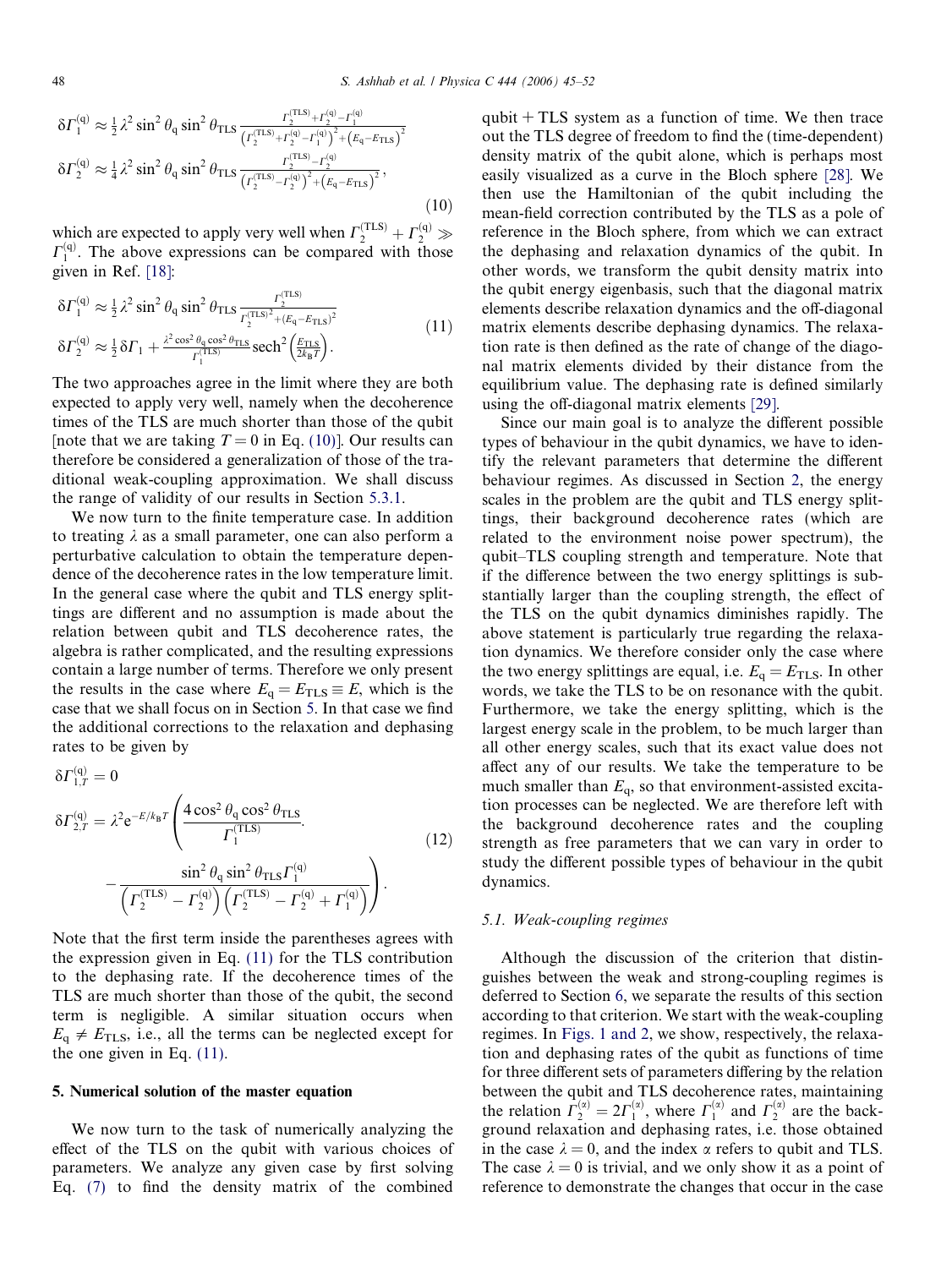<span id="page-4-0"></span>

Fig. 1. Relative corrections to qubit relaxation rate as a function of scaled time in the case of (a) strongly, (b) moderately and (c) weakly dissipative TLS. The ratio  $\Gamma_1^{(TLS)}/\Gamma_1^{(q)}$  is 10 in (a), 1.5 in (b) and 0.1 in (c). The solid, dashed, dotted and dash-dotted lines correspond to  $\lambda/\Gamma_1^{(q)} = 0$ , 0.3, 0.6 and 0.9, respectively.  $\theta_{\rm q} = \pi/3$  and  $\theta_{\rm TLS} = 3\pi/8$ .



Fig. 2. Relative corrections to qubit averaged dephasing rate, i.e. after eliminating fast oscillations around the slowly varying function, as a function of scaled time in the case of (a) strongly, (b) moderately and (c) weakly dissipative TLS. The ratio  $\Gamma_1^{(TLS)}/\Gamma_1^{(q)}$  is 10 in (a), 1.5 in (b) and 0.1 in (c). The solid, dashed, dotted and dash-dotted lines correspond to  $\lambda/\Gamma_1^{(q)} = 0$ , 0.3, 0.6 and 0.9, respectively.  $\theta_q = \pi/3$  and  $\theta_{\text{TLS}} = 3\pi/8$ .

 $\lambda \neq 0$ . All the curves shown in Figs. 1 and 2 agree very well with the formulae that will be given below.

# 5.1.1. Relaxation dynamics

Characterizing the dynamics is most easily done by considering the relaxation dynamics. From Fig. 1 we can see that in the case  $\lambda \neq 0$ , there are several possible types of behaviour of the qubit depending on the choice of the different parameters in the problem. As a general simple rule, which is inspired by Fig. 1(a), we find that for small values of  $\lambda$  the relaxation rate starts at its background value and follows an exponential decay function with a characteristic time given by  $(\Gamma_2^{\text{(TLS)}} + \Gamma_2^{\text{(q)}} - \Gamma_1^{\text{(q)}})^{-1}$ , after which it saturates at a steady-state value given by Eq. [\(10\),](#page-3-0) with  $E_{\rm q} = E_{\rm TLS}$ :

$$
\frac{dP_{\rm ex}(t)/dt}{P_{\rm ex}(t) - P_{\rm ex}(\infty)} \approx -\Gamma_1^{(q)} - \frac{\lambda^2 \sin^2 \theta_q \sin^2 \theta_{\rm TLS}}{2\left(\Gamma_2^{(\rm TLS)} + \Gamma_2^{(q)} - \Gamma_1^{(q)}\right)} \times \left(1 - \exp\left\{-\left(\Gamma_2^{(\rm TLS)} + \Gamma_2^{(q)} - \Gamma_1^{(q)}\right)t\right\}\right). \tag{13}
$$

We can therefore say that the qubit relaxation starts with an exponential-times-Gaussian decay function for a certain period of time, after which it is well described by an exponential decay function with a rate that incorporates the effects of the TLS, namely that given in Eq. [\(10\)](#page-3-0). Clearly the above picture is only valid when the expression for the

transient time given above is much smaller than  $1/\Gamma_1^{(q)}$ . Furthermore, Eq. (13) is not well defined when  $\Gamma_2^{(TLS)} + \Gamma_2^{(q)} - \Gamma_1^{(q)} = 0$ . However, even when the above condition about the short transient time is not satisfied, and even when the exponent in Eq. (13) becomes positive, we find that for times of the order of the qubit relaxation time, a very good approximation for the relaxation rate is still given by Eq. (13). The reason why that is the case can be seen from the expansion of Eq.  $(13)$  in powers of t:

$$
\frac{\mathrm{d}P_{\text{ex}}(t)/\mathrm{d}t}{P_{\text{ex}}(t) - P_{\text{ex}}(\infty)} \approx -\Gamma_1^{(q)} - \frac{1}{2}\lambda^2 \sin^2\theta_q \sin^2\theta_{\text{TLS}}t,\tag{14}
$$

which can be integrated to give:

$$
P_{\rm ex}(t) \approx \exp\{-\Gamma_1^{(\rm q)}t - \lambda^2\sin^2\theta_{\rm q}\sin^2\theta_{\rm TLS}t^2/4\},\tag{15}
$$

where we have assumed that  $P_{ex}(0) = 1$  and that  $P_{ex}(\infty)$  is negligibly small. Eq. (15) describes the initial decay for any ratio of qubit and TLS decoherence times. Whether that function holds for all relevant times or it turns into an exponential-decay function depends on the relation between  $\Gamma_1^{(q)}$  and  $\Gamma_2^{(TLS)} + \Gamma_2^{(q)}$ , as discussed above. In particular, in the case when the TLS decoherence rates are much smaller than those of the qubit, Eq. (15) holds at all relevant times, and the contribution of the TLS to the qubit relaxation dynamics is therefore a Gaussian decay function. We also note here that the relaxation rate shows small oscillations around the functions that we have given above.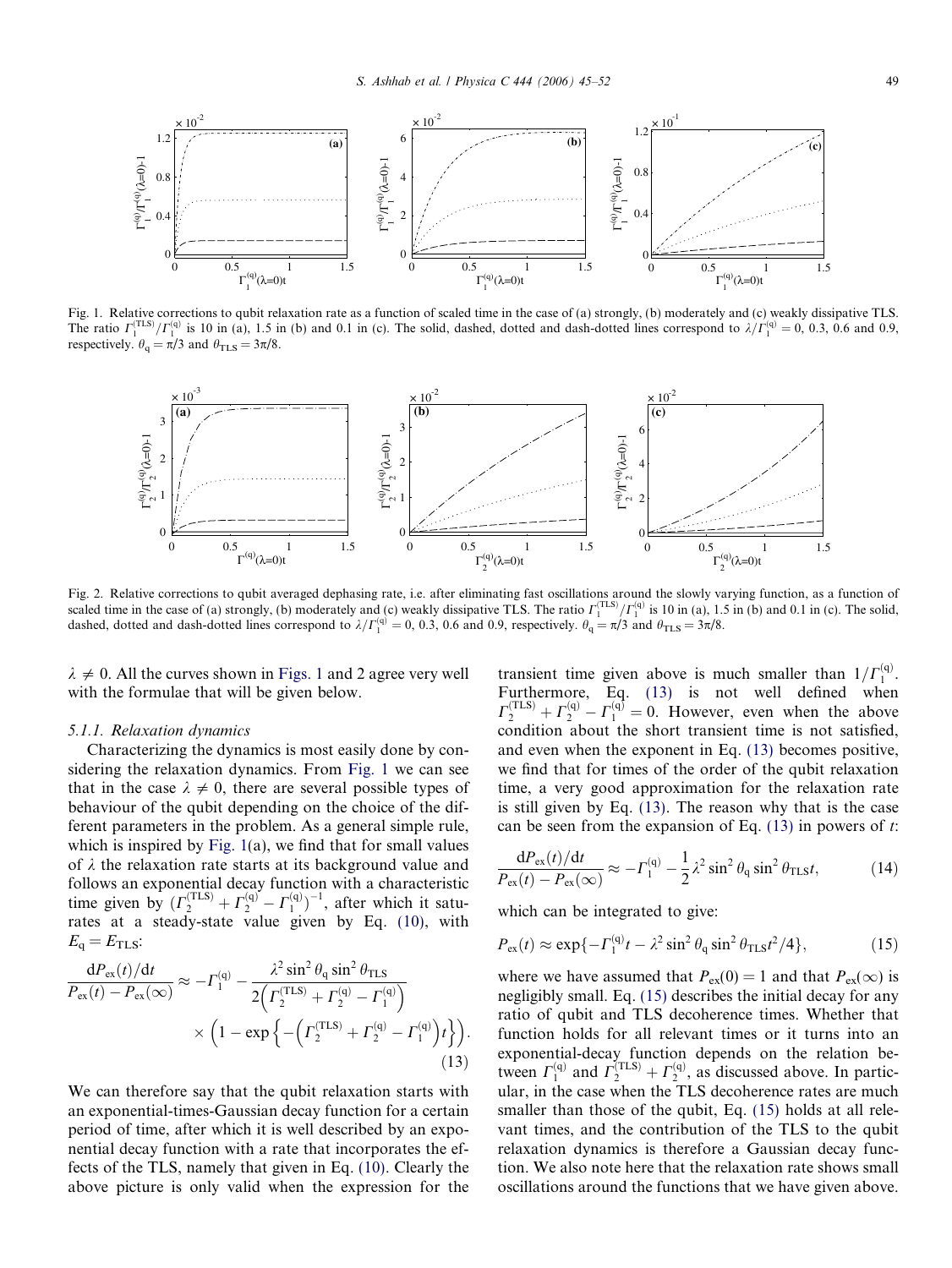<span id="page-5-0"></span>However, those oscillations have a negligible effect when the rate is integrated to find the function  $P_{ex}(t)$ .

# 5.1.2. Dephasing dynamics

The dephasing dynamics was somewhat more difficult to analyze. The dephasing rate generally showed oscillations with frequency  $E_q$ , and the amplitude of the oscillations grew with time, making it difficult to extract the dynamics directly from the raw data for the dephasing rate. However, when we plotted the averaged dephasing rate over one or two oscillation periods, as was done in generating [Fig. 2](#page-4-0), the curves became much smoother, and we were able to fit those curves with the following simple analytic formula, which we obtained in an analogous manner to Eq. [\(13\):](#page-4-0)

$$
\frac{1}{\rho_{01}} \left( \frac{d\rho_{01}}{dt} \right) \approx -\Gamma_2^{(q)} - \frac{\lambda^2 \sin^2 \theta_q \sin^2 \theta_{\text{TLS}}}{4(\Gamma_2^{(\text{TLS})} - \Gamma_2^{(q)})} \times \left( 1 - \exp \left\{ -\left( \Gamma_2^{(\text{TLS})} - \Gamma_2^{(q)} \right) t \right\} \right). \tag{16}
$$

Starting from this point, the analysis of the dephasing dynamics is similar to that of relaxation. When the decoherence rates of the TLS are much larger than those of the qubit, the dephasing rate starts from its background value but quickly reaches its steady-state value given by Eq. [\(10\)](#page-3-0). In the opposite limit, where the TLS decoherence rates are much smaller than those of the qubit, a good approximation is obtained by expanding Eq. (16) to first order in  $t$ . In that case we find that:

$$
\rho_{01}(t) \approx \rho_{01}(0) \exp\{-\Gamma_2^{(q)}t - \lambda^2 \sin^2 \theta_q \sin^2 \theta_{\text{TLS}} t^2 / 8\}. \tag{17}
$$

#### 5.2. Strong-coupling regime

In the strong-coupling regime corresponding to large values of  $\lambda$ , the qubit relaxation and dephasing rates as plotted similarly to [Figs. 1 and 2](#page-4-0) show oscillations throughout the period where the qubit is far enough from its thermal equilibrium state. Therefore one cannot simply speak of a TLS contribution to qubit decoherence. Analytic expressions can be straightforwardly derived for the dynamics in the limit where the coupling strength is much larger than the decoherence rates. However, the algebra is quite cumbersome, and the results are rather uninspiring. Therefore, we shall not present such expressions here.

# 5.3. Further considerations

# 5.3.1. Comparison with traditional weak-coupling approximation

To demonstrate the differences between our results and those of the traditional weak-coupling approximation, we plot in Fig. 3 the relaxation rate (at the end of the transient time) as a function of the coupling strength  $\lambda$ . A similar figure can be obtained for the dephasing rate, but we do not include it here. Our numerical results agree with the perturbation calculation of Section [4](#page-2-0) (Eq. [\(10\)\)](#page-3-0) up to the point



Fig. 3. The steady-state qubit relaxation rate as a function of the qubit– TLS coupling strength  $\lambda$ . The solid line represents the numerical results, the dashed line is the perturbation-calculation result of Section [4](#page-2-0) and the dotted line is the result of the traditional weak-coupling approxima-tion given by Eq. [\(11\)](#page-3-0).  $\theta_{\text{q}} = 3\pi/20$ ,  $\theta_{\text{TLS}} = 2\pi/5$ ,  $\Gamma_1^{(q)}/\Gamma_1^{(\text{TLS})} = 0.25$ ,  $\Gamma_2^{(q)}/\Gamma_1^{(TLS)} = 1$ , and  $\Gamma_2^{(TLS)}/\Gamma_1^{(TLS)}$ .

where the coupling can be classified as strong, as will be explained in Section [6](#page-6-0). Therefore, we conclude that the results of our perturbation calculation have a much wider range of validity than those of the traditional weak-coupling approximation. The more non-negligible the TLS decoherence times are relative to those of the qubit, the larger the difference between the two approaches. Note that in our perturbation-theory calculation we took the limit where  $\lambda$  is much smaller than all the decoherence rates in the problem. It turns out, however, that the results of that calculation are valid as long as  $\lambda$  is substantially smaller than the TLS decoherence rates, assuming those are substantially larger than the qubit decoherence rates. No specific relation is required between  $\lambda$  and the qubit decoherence rates in that case.

For further demonstration of the differences between the predictions of the two approaches, we ran simulations of an experiment where one would sweep the qubit energy splitting and measure the relaxation and dephasing rates. We used a TLS with the parameters of Fig. 3(a) and  $\lambda$  ranging from 0.15 to 0.5. In such an experiment, one would see a peak in the relaxation and dephasing rates at the TLS energy splitting. According to the traditional weak-coupling approximation, the height of the dephasing peak should be half of that of the relaxation peak. In the numerical simulations with the above parameters, we see a deviation from that prediction by about 25%. The relation between the shapes of the two peaks agrees very well with the expressions in Eq. [\(10\)](#page-3-0). That difference would, in principle, be measurable experimentally. Note, however, that since we are dealing with an uncontrollable environment, there is no guarantee that a TLS with the appropriate parameters will be found in the small number of qubit samples available at a given laboratory.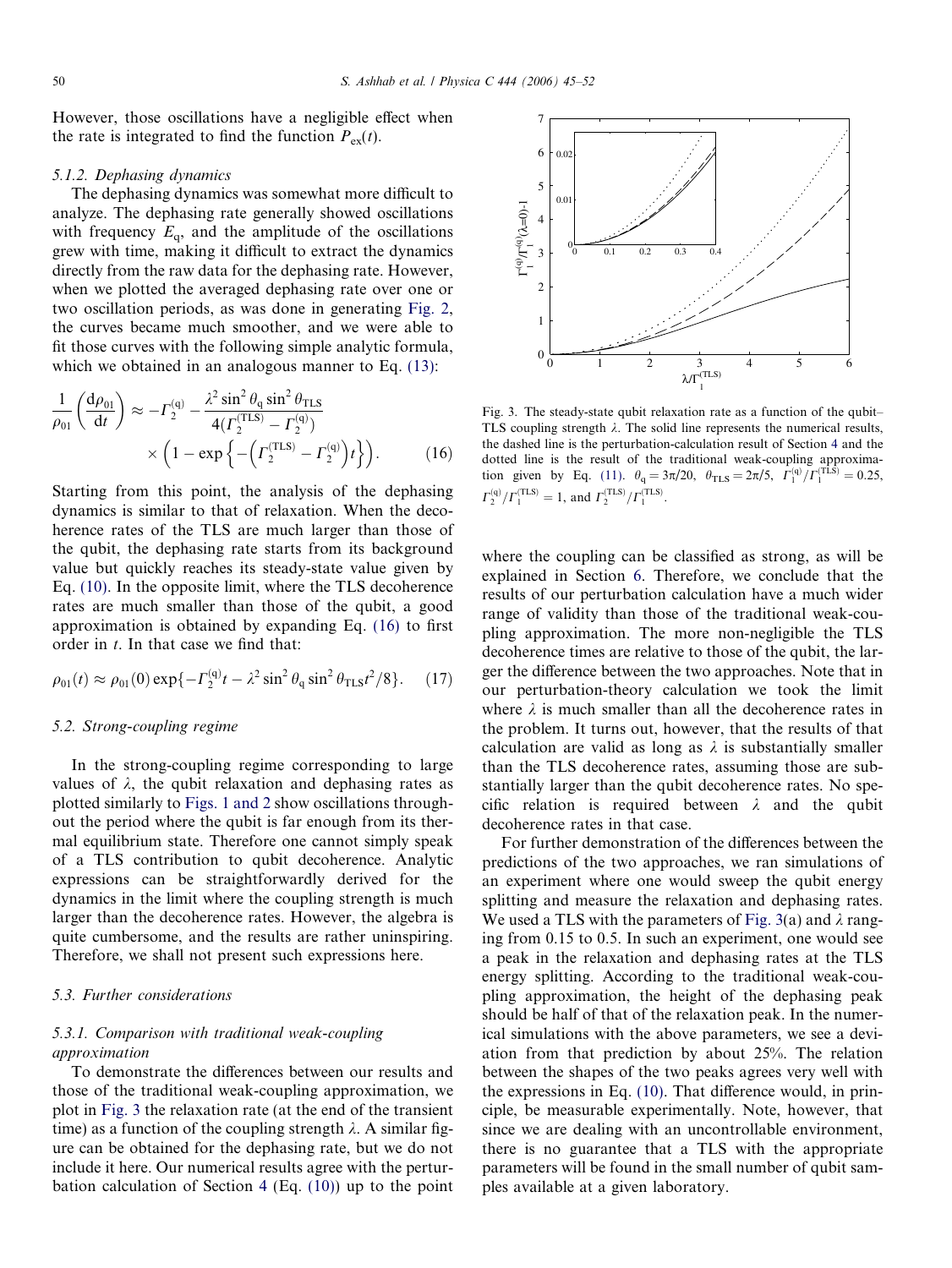#### <span id="page-6-0"></span>5.3.2. Two TLSs

In order to establish that our results are not particular to single quantum TLSs, we also considered the case of two TLSs that are both weakly coupled to the qubit. If we take the two TLS energy splittings to be larger than the widths of their frequency–domain correlation functions, we find that the relaxation dynamics is affected by at most one TLS, depending on the qubit energy splitting. The TLS contributions to pure dephasing dynamics, i.e. that unrelated to relaxation, are additive, since that rate depends on the zero-frequency noise. We then considered two TLSs with energy splittings equal to that of the qubit. We found that the TLS contributions to the qubit relaxation and dephasing dynamics are additive in both the large and small  $\Gamma^{(q)}$ / $\Gamma^{(TLS)}$  limits. These results are in agreement with those found in Ref. [\[30\]](#page-7-0), where a related problem was treated.

#### 5.3.3. Entanglement

It is worth taking a moment here to discuss the question of entanglement between the system and environment. It is commonly said that in a Markovian master equation approach the entanglement between a system and its surrounding environment is neglected, a statement that can be misinterpreted rather easily. In order to address that point, we consider the following situation: we take the parameters to be in the weak-coupling regime, where such a discussion is meaningful. We take the qubit to be initially in its excited state, with no entanglement between the qubit and the TLS. We find that the off-diagonal matrix elements of the combined system density matrix describing coherence between the states  $\left| \uparrow_q \downarrow_{\text{TLS}} \right|$  and  $\left| \downarrow_q \uparrow_{\text{TLS}} \right|$  start from zero at  $t = 0$  and reach a steady state at the end of the transient time. Beyond that point in time, they decay with the same rate as the excited state population. We therefore conclude that the final relaxation rate that we obtain takes into account the effects of entanglement between qubit and TLS, even though the density matrix of the qubit alone exhibits exponential decay behaviour.

# 6. Criteria for strong-coupling between qubit and two-level system

There are a number of possible ways one can define the criteria distinguishing between the weak and strong-coupling regimes. For example, one can define a strongly coupled TLS as being one that contributes a decoherence rate substantially different from that given by some weak-coupling analytic expression. One could also define a strongly coupled TLS as being one that causes visible oscillations in the qubit dynamics, i.e. one that causes the relaxation and dephasing rates to change sign as time goes by. We shall use the criterion of visible deviations in the qubit dynamics from exponential decay as a measure of how strongly coupled a TLS is.

Even with the above-mentioned criterion of visible deviations in the qubit dynamics from exponential decay, one still has to specify what is meant by visible deviations, e.g. maximum single-point deviation or average value of deviation. One also has to decide whether to use relaxation or dephasing dynamics in that definition. We have used a number of different combinations of the above and found qualitatively similar results. Those results can essentially be summarized as follows: a given TLS can be considered to interact weakly with the qubit if the coupling strength  $\lambda$  is smaller than the largest (background) decoherence rate in the problem. The exact location of the boundary, however, varies by up to an order of magnitude depending on which part of the dynamics we consider and how large a deviation from exponential decay we require.

We have also checked the boundary beyond which our analytic expressions and numerical results disagree, and we found that the boundary is similar to the one given above. That result confirms the wide range of validity of our analytic expressions. Note in particular that even if the qubit–TLS coupling strength  $\lambda$  is larger than the decoherence rates of the qubit, that TLS can still be considered weakly coupled to the qubit, provided the TLS decoherence rates are larger than  $\lambda$ .

## 7. Conclusion

We have analyzed the problem of a qubit interacting with a quantum TLS in addition to its coupling to a background environment. We have characterized the effect of the TLS on the qubit decoherence dynamics for weak and strong-coupling, as well as weakly and strongly dissipative TLSs. We have found analytic expressions for the contribution of a single TLS to the total decoherence rates in the weak-coupling regimes, which is a much larger range than just the weak-coupling limits. We recover the results of the traditional weak-coupling approximation as a special case of our results, namely for a weakly coupled strongly dissipative TLS. We have found that weakly coupled weakly dissipative TLSs exhibit memory effects by contributing a non-exponential factor to the qubit decoherence dynamics. We have verified that the contributions of two TLSs to the qubit relaxation and dephasing rates are additive in the weak-coupling limit. We have discussed the transition from weak to strong-coupling and numerically found that the transition occurs when the qubit– TLS coupling strength exceeds all the decoherence rates in the problem.

# Acknowledgments

This work was supported in part by the National Security Agency (NSA) and Advanced Research and Development Activity (ARDA) under Air Force Office of Research (AFOSR) Contract No. F49620-02-1-0334; and also supported by the National Science Foundation Grant No. EIA-0130383. One of us (S.A.) was supported in part by a fellowship from the Japan Society for the Promotion of Science (JSPS).